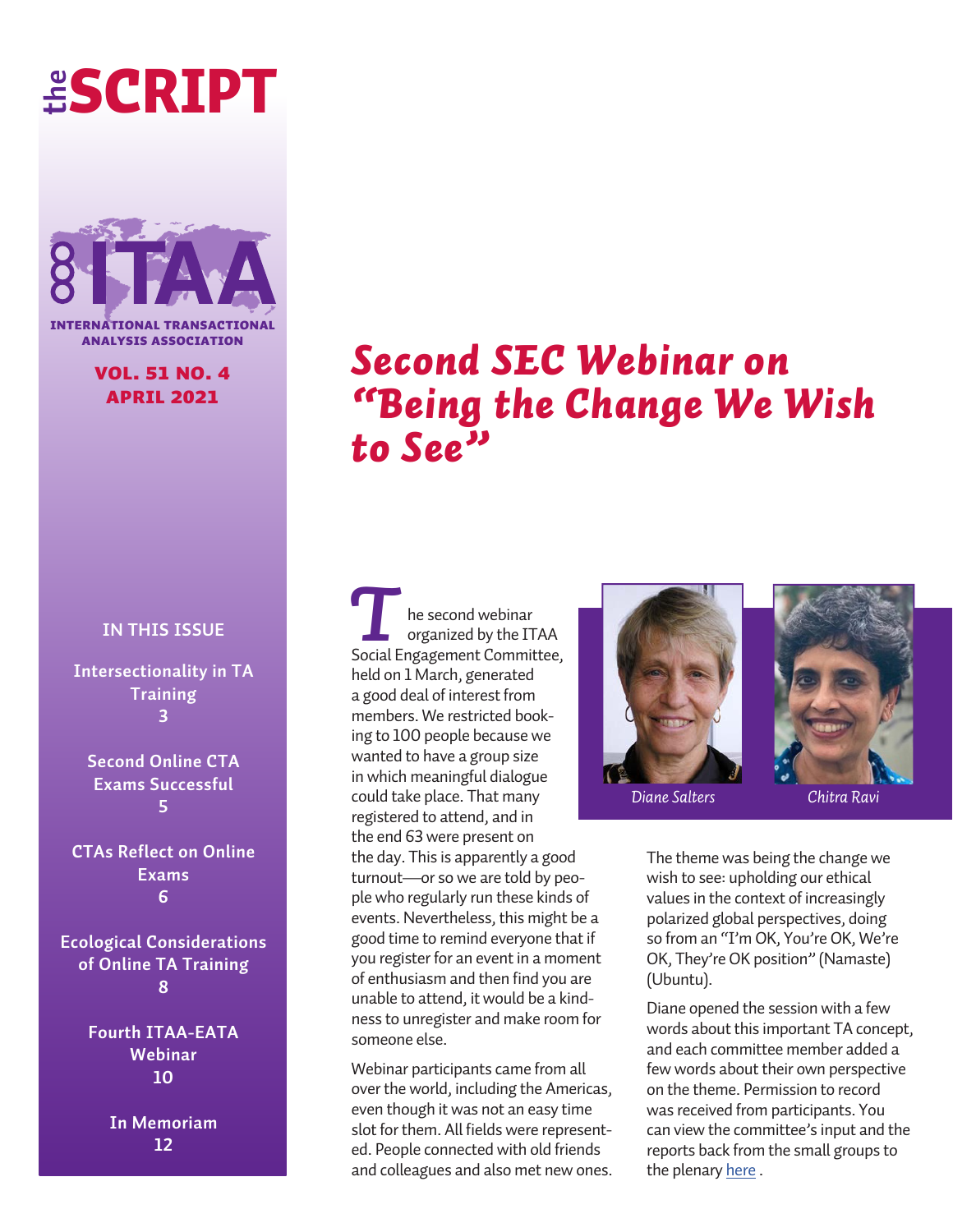The small group conversations were preceded by a brief input from Salma and Günther on the principles of dialogue as a process for deep listening. Participants then had 25 minutes to discuss within their small groups, and many people reported what a fruitful process this was. The reports from the groups were stimulating, varied, and often moving. You can see all of this on the video.

The webinar concluded with an invitation to members to give us feedback, to suggest themes for future events, and to become involved in the focus groups that we established (see the March 2021 *Script*).

> *Diane Salters (chair) on behalf of social engagement committee members Günther Mohr, Salma Siddique, Sashi Chandran, Victoria Baskerville, and Wataru Suematsu*

*ITAA Past President and current SEC chair Diane Salters can be reached at [disalters15@gmail.com](mailto:disalters15%40gmail.com?subject=) ; ITAA President-Elect Chitra Ravi can be reached at [chitra.seed@gmail.com](mailto:chitra.seed%40gmail.com?subject=) .* 

### **ESCRIPT**

**Newsletter of the International Transactional Analysis Association** ITAA, 1901 Olympic Blvd., Suite 200, Walnut Creek, CA 94596, USA **email:** info@itaaworld.org **website:** [www.itaaworld.org](http://www.itaaworld.org) **Editor:** Laurie Hawkes **Managing Editor:** Robin Fryer **Desktop Publishing:** lockwood design **ESCRIP**<br>
Newsletter of the International<br>
Transactional Analysis Association<br>
ITAA, 1901 Olympic Blvd., Suite 200,<br>
Walnut Creek, CA 94596, USA<br>
email: info@itaaworld.org<br>
website: www.itaaworld.org<br> **Editor:** Laurie Hawk

**Send all copy to:** robinfryer@aol.com

**Deadlines**—15th of the month prior to the month of publication (e.g., 15 April for the May issue)

**Advertising:** Twelfth page: \$50; sixth page: \$100; third page: \$200; half page: \$300; full page: \$400.

Publication of articles and advertising in *The Script* does not imply endorsement by the newsletter, the editors, or the ITAA.

*The Script* (ISSN 0164-7393) is published monthly by the International Transactional Analysis Association. For information on membership, visit [www.itaaworld.org](http://www.itaaworld.org) or contact the ITAA at the above address. © 2021 Interna-

### **Reflections on the SEC Webinar by ITAA President-Elect Chitra Ravi**

This topic was so intense that it came alive in the webinar from the beginning and especially in the breakout rooms. When the subgroups came together, we poured out our various perspectives and experiences of how polarization has affected us in unique and different ways in our lives.

We come across many contexts in which our/others' views are polarized. From a TA perspective, we can view polarization as a rigidified split of two opposing and extreme positions taken by two individuals or groups, each tightly clinging to their chosen pole. This creates a relational impasse. When the impasse is strong, disowning parts of the self and often the other is inevitable. The impasse can only be resolved when there is a choice to forfeit the rigidity and include all parts of one's self and in the process to be open to including the other person.

When we as transactional analysis professionals are involved in such contexts, where is it that we locate ourselves on the continuum of OKness?

Some reflective questions about the process of moving toward a balance with myself and the other: What happens when I listen to my inner process and do not disown it or when I omit any part of myself? I render that part not OK. How can I include all parts of myself, those parts that are OK and those that are not OK? Do I cower down or do I find my voice? At times, do I hold on to a rigidified and inflexible stance?

Personally, when I find myself becoming rigid, how can I move into an observer or Martian position? By taking a pause and stepping

out of the dynamic that I'm being drawn into, that small voice of reason within me calls out to be heard, urging me to just pause and wait. When I allow it to speak to me, I am then able to find a place of balance, find my own voice, and listen to the other.

*S* It's the repair that matters." To sum up, I found the following comment from the webinar chat very apt: "The OK-OK position is not so much a port to be arrived at but a constant destination. We are human and it has to be OK to make mistakes.

### Save the Date! **22-23 May 2021**



4 sessions by 4 different speakers in 4 TA fields

ITAA is launching our first-ever online Workshop. Unlike a typical didactic webinar, these 4 different sessions will be interactive to stimulate more of the Adult in all of us. Sessions take place over a 24-hour period so that hopefully, regardless of where you live, you can participate in at least two of the sessions at convenient times.

The topic will be "Ruptures and recovery: within and between individuals and in the society".

Mark your calendars now and watch for more details in The Script, on the ITAA website, and via email.

\$50 USD fee with TAlent discounts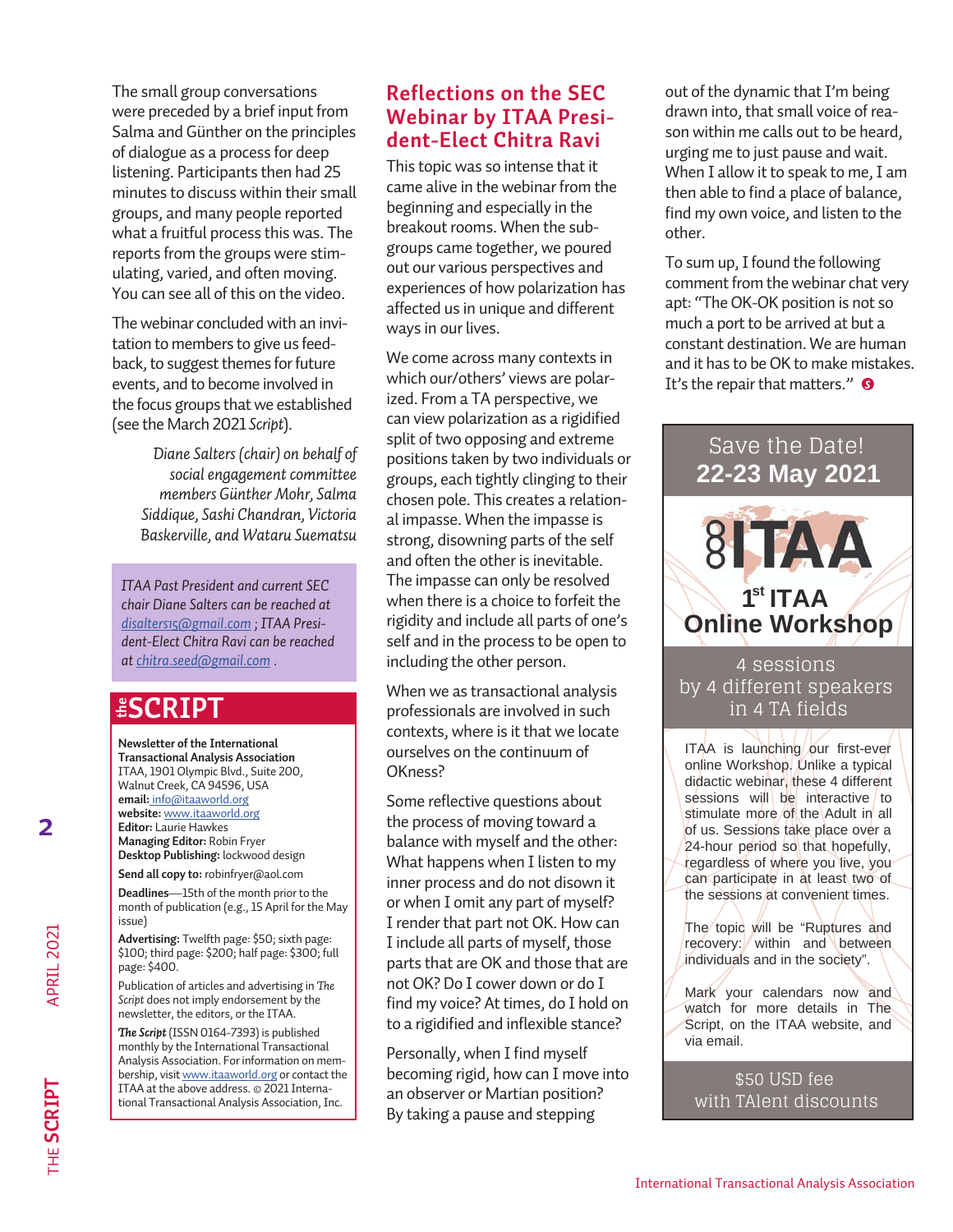### *Intersectionality in TA Training*

*by Mica Douglas and Victoria Baskerville*

*n the following interview, Mica Douglas (she/her) I talks with Victoria Baskerville (she/her) about her interest in intersectionality and why she thinks these ideas are vital right now in the world and in TA training.*

*Mica (MD):* I know that you are a member of the ITAA Social Engagement Commit-

tee and will coordinate a focus group on intersectionality. You are also part of the United Kingdom Council for Psychotherapy research group looking at inclusivity and exclusivity in training. Given your interest in how intersectionality and social responsibility are important to the TA community and TA training, let's begin with how it all began for you and your cultural narrative.

*Victoria (VB):* Setting the scene with cultural narrative is central to my vision of intersectional training. This immediately challenges projection and invites a dialogue and meeting place. I think it's important for us to hear each other's cultural story, which as Dwight Turner wrote, locates our intersectional identity





*Mica Douglas Victoria Baskerville*

and othering. I grew up in Blackpool, England, a largely White, working class town. I was brought up heterosexual. As I have evolved, I have taken on a more middle-class culture and moved to the South. I have now lived in the South longer than I lived in the North, and since the age of 23, I have identified as lesbian. So I am aware of the transcultural aspects of holding within me both the oppressor and the oppressed, thus modeling the way I facilitate every aspect of training and meeting.

*MD:* How do you define intersectionality?

*VB:* The lens of intersectionality brings awareness of how we have many different social and cultural identities. In 1989, Crenshaw devel-

oped the idea of intersectionality, which locates the social categorization of people in terms of privilege and oppression. Some may experience multiple oppression, for instance, a Black woman will feel more oppressed than a White woman, yet White and Black women may feel oppressed by men in general.

**MD:** How do you define social responsibility?

**VB:** Social responsibility and social justice need to be central to all training and to us as transactional analysts. In fact, our ethics and values are based on the International Declaration of Human Rights, and social responsibility is about having a collective view rather than an individualistic one. It means acknowledging that all oppression is connected, that we are all in a system that is interconnected.

**MD:** How do you integrate this with transactional analysis?

**VB:** We go back to Berne's original ideas and Steiner's social psycholo-

APRIL 2021

**3**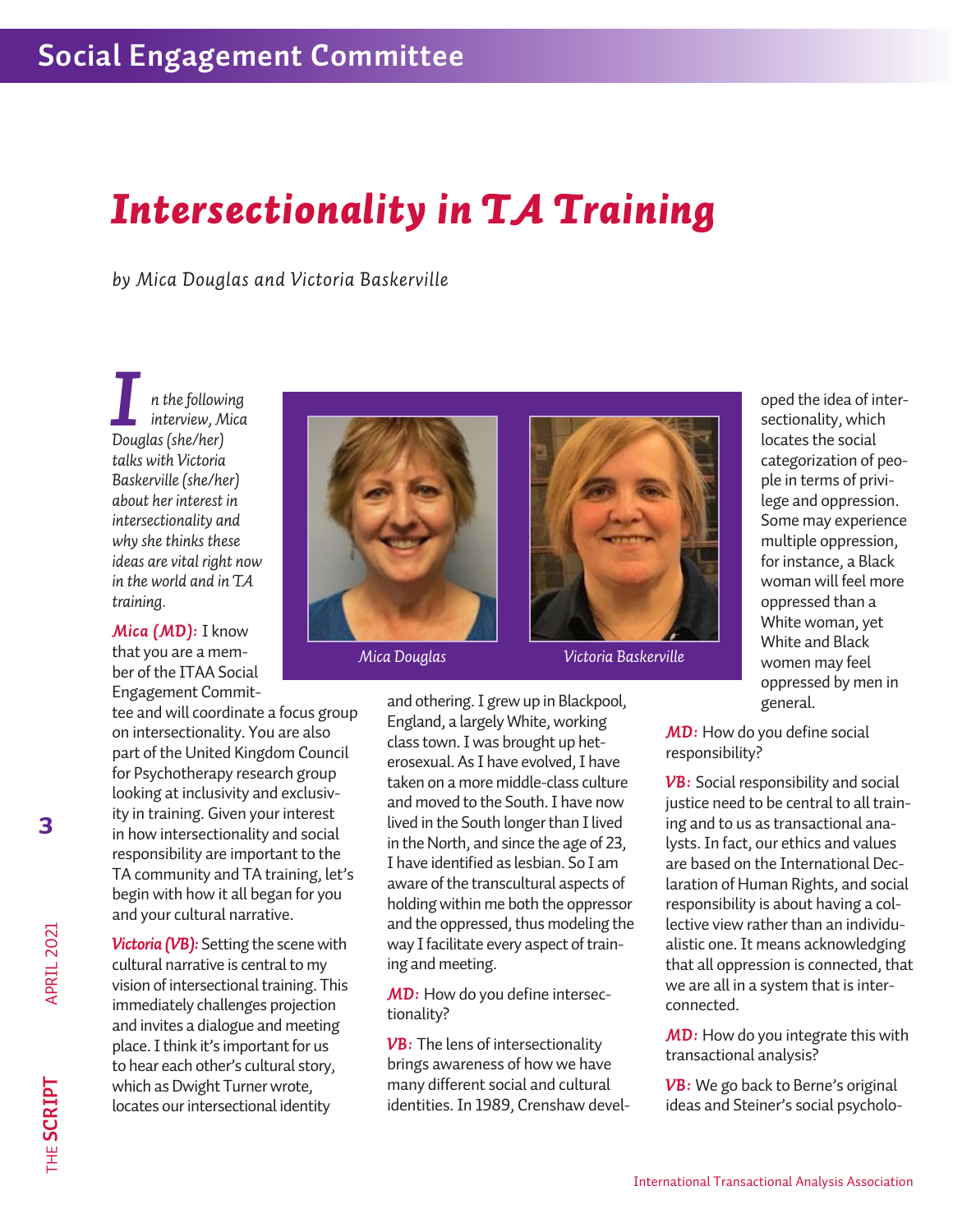gy, which is about making psychotherapy more accessible to all and the whole beginning with TA as a group therapy. It seems important to return to those concepts now with the way the world is changing and all the polarization that is taking place. We are called to look out into the world more.

**MD:** How do you see these issues in relation to TA training?

**VB:** We need to actively, rigorously offer an intersectional lens across all aspects of TA training and practice so that we represent our many diverse communities. That means attending to whom we invite into training, how we invite, where we locate ourselves, and how we are visible and reach out to diverse communities. Often people who are not White, who are from minority groups or are socially and economically challenged and discriminated against, do not see themselves as invited to train to be therapists because they aren't mirrored in our community. We need to consider the social, political, historical, and cultural context across training in every moment, including with the curriculum, theory, process, and dialogue. This begins with the deconstruction of theory and practice through an intersectional lens.

**4**

*Mica Douglas, DPsych, MSc TA, TSTA(P), UKCP psychotherapist and supervisor, is developing with TA East London Institute a supervision course focused on intersectionality and social responsibility [\(mica.douglas@btinter](mailto:mica.douglas%40btinternet.com?subject=)[net.com\)](mailto:mica.douglas%40btinternet.com?subject=).*

*Victoria Baskerville, MSc TA, TSTA(P), UKCP psychotherapist, supervisor, trainer, is the founder of the TA East London Institute where intersectionality is integral ([victoriabaskerville@](mailto:victoriabaskerville%40icloud.com?subject=) [icloud.com\)](mailto:victoriabaskerville%40icloud.com?subject=).*

*MD:* How do you apply these ideas in the real world of training?

**VB:** All cultural groups need to be represented, starting with an intersectional team and ongoing dialogue about the differences among us. Tutors and students need to look at privilege and power through all aspects of learning. We need to invite them to reflect on their cultural context and then build on this dialogue through the group experience and collective. This enables a cocreative process and shared vision for making the training inclusive.

**MD:** Say more about how intersectionality begins with cultural narrative.

*VB:* Michelle Obama talked about how White people tend to talk about their stats and qualifications not about their cultural identity, whereas people of color and minorities have had to talk about cultural identity because of their experience of discrimination. Having the conversations in this way blows away the projections. We often see race and not the detail of the intersectional identity. Anton Hart talks about nondefended dialogue and radical openness that brings deep connection.

*MD:* I imagine the challenge is holding all dimensions simultaneously and resisting "either/or" or "better/ worse" thinking. What difference do you think this approach makes to students and their work with clients?

*VB:* It is all about the dialogue, none of it is about shaming the other. Of course, people get in touch with their vulnerability: White people are challenged in a new way, and people of color are not always used to having the dialogue with White people. It is about setting the scene for the dialogue and holding mutual respect. All oppression is connected, and being aware of it can

give us empathy for different parts of ourselves and for those parts in other people. In the research group, we have heard from many people in training who feel ill equipped to work with intersectional diversity through normative training.

*MD:* Working in this way with students and clients must lead to some intense experiences in dealing with cultural defenses about the "other." American novelist James Baldwin wrote in the *New York Times* on 14 January 1962, "Not everything that is faced can be changed; but nothing can be changed until it is faced." Is that the philosophy?

**VB:** Yes, the process is intense, needed, vulnerable making, challenging, and deeply moving. It is an evolving process that has to be lived into and has to be in the veins of training. It is only in the naming of the intersectional identity of each other that we can truly meet and address themes of power and privilege. *S*

### *TAJ* Theme Issues

**"Systemic Oppression: What Part Do We Play?"** Coeditors: Helen Rowland and Karen Minikin *Deadline:* 1 August 2021

#### ❧

**"Ecological Transactional Analysis"** Coeditors: Giles Barrow, Hayley Marshall, and Sylvie Monin *Deadline:* 1 February 2022

Please follow the submission requirements posted [here](http://itaaworld.org/sites/default/files/itaa-pdfs/taj-guidelines/18%205-3%20TAJ%20submission%20guidelines%20rev%20final.pdf). Email manuscripts to *TAJ* Managing Editor Robin Fryer, msw, at [robinfryer@aol.com](mailto:robinfryer%40aol.com?subject=) .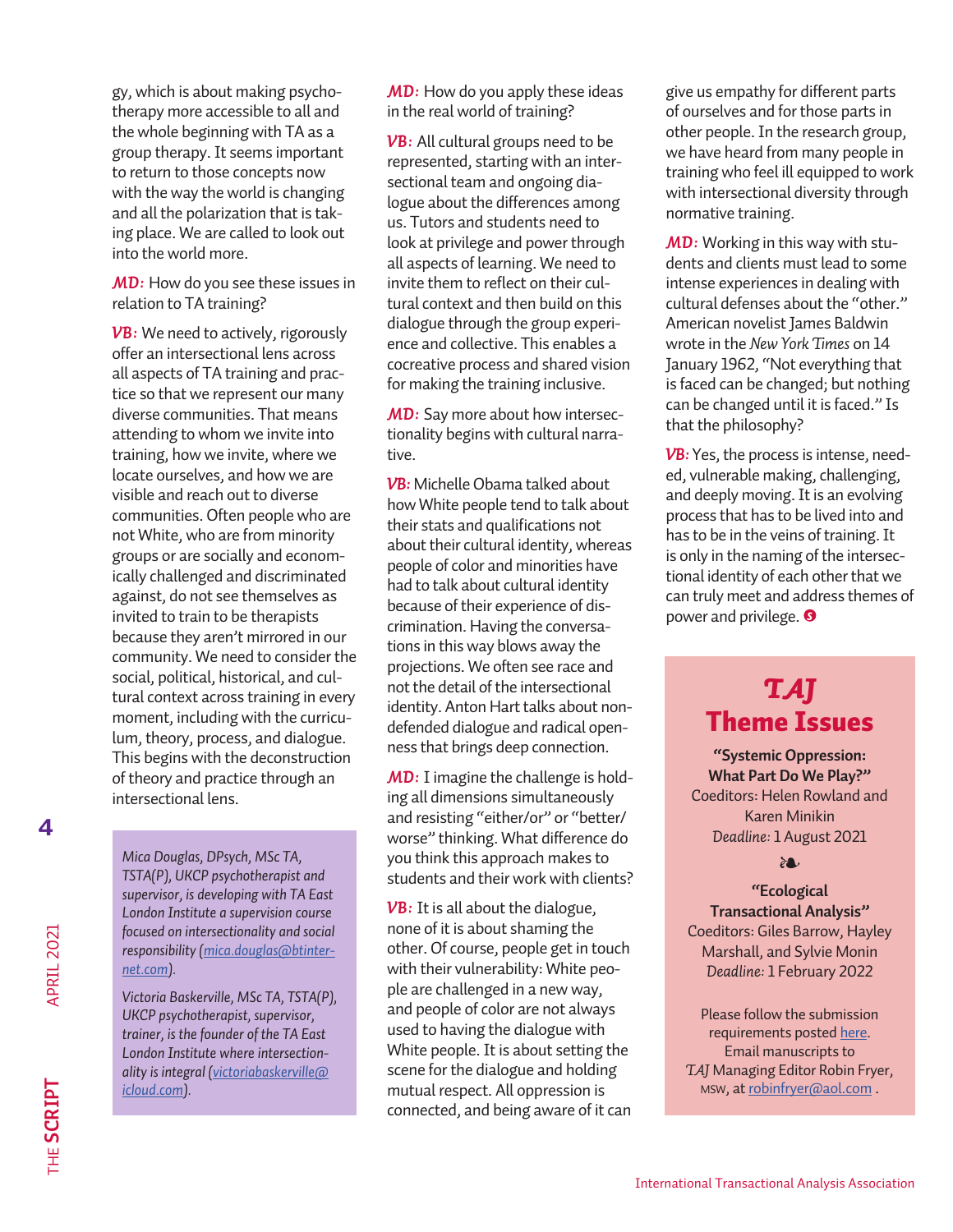### *IBOC News About Online Exams*

*by Sue Eusden and Jacqueline van Gent*

his month we bring you news from the second International Board of Cer-*T* tification (IBOC) Certified Transactional Analyst (CTA) online exams, inform you about a mock Teaching and Supervising Transactional Analyst (TSTA) exam, and highlight future certification dates.

### **CTA Online Exams 13 March 2021**

These exams took place with candidates, translators, and examiners from 11 different countries encompassing time zones from Guatemala (-6GMT), New Zealand (+13GMT), Australia (+11GMT), Japan (+9GMT), Singapore (+8GMT), India (+5.5GMT), United Kingdom (GMT), Slovenia/Netherlands/Serbia (+1GMT), and Romania (+2GMT).

We are delighted to announce seven new CTAs:

Brad McLean, CTA-P, Australia Naoko Toyoda, CTA-O, Japan Adina Tita, CTA-P, Romania Lee McAuliffe, CTA-C, UK Joanna Chrzastowska, CTA-P, UK Piotr Jusik, CTA-C, Guatemala Liz Jeffries, CTA-P, UK



*New CTAs from 13 March 2021 online exams*

Our thanks and appreciation go to all the examiners: Haseena Abdulla, Marina Rajan Joseph, Aruna Gopakumar, Sue Brady, Ellaine Sweeting, Mirjam te Slaa, Rauraman K, Giles Barrow, Sisko Torkkeli, Enid Welford, Deepak Dhananjaya, Karina Heiligers, Sorin Duma, Grace Lam, Steff Oates, Seema Pradhan, Tess Elliott, Marina Banic, Joy Roshan, Prathitha Gandadharan, Piet van Haaster, and Hayley Marshall,

Giles Barrow and Enid Welford took the role of process facilitator (PF).

### **Feedback from two examiners:**

"The training on examining online and the session yesterday were very helpful in preparing a first-time examiner and also getting everyone on the same page since everyone is newish to examining online. I commend you and Jacqueline for accounting for the vast time differences—amazing. It was a very fulfilling session as an examiner; I learned a lot. Thank you." *Grace Lam, Singapore*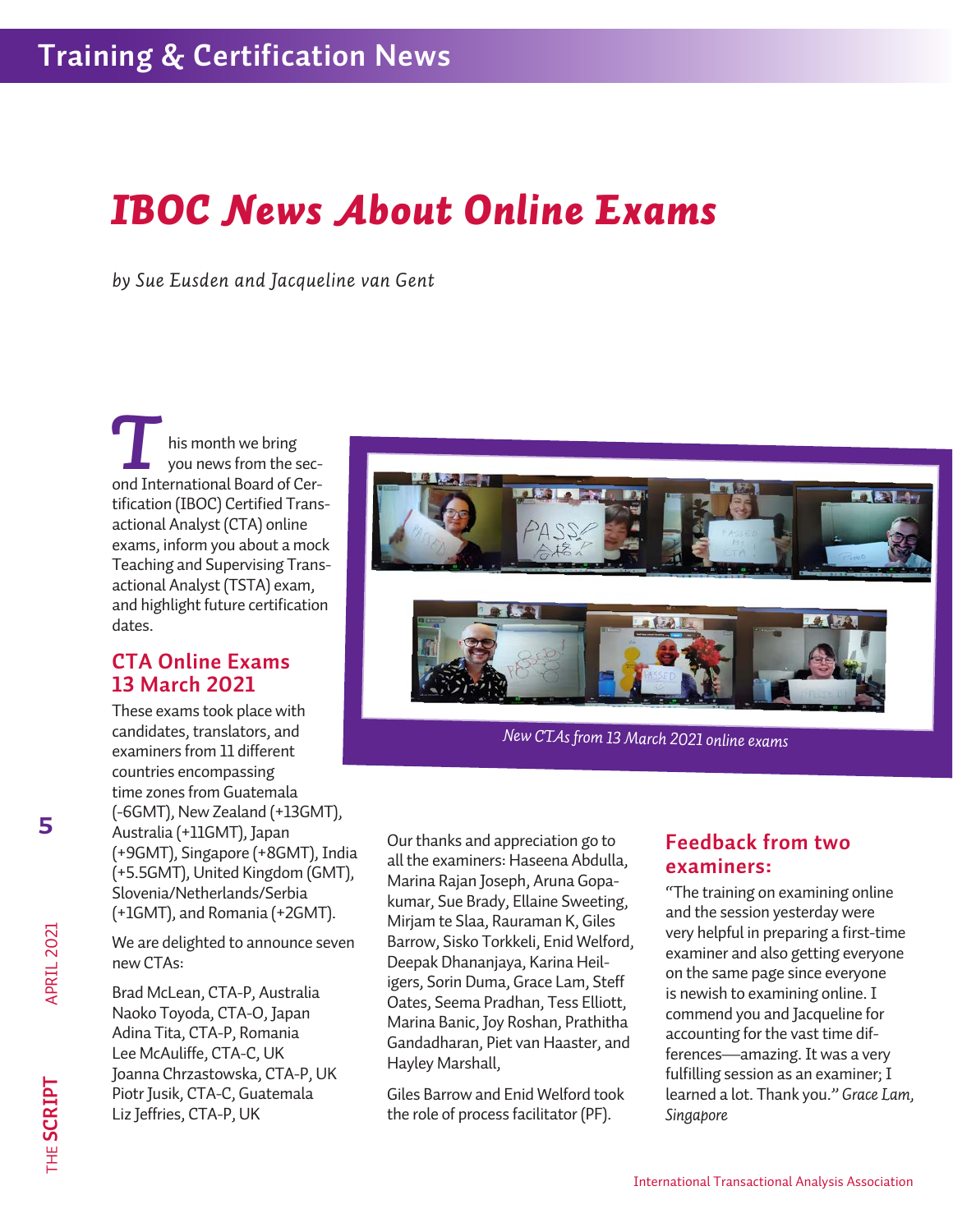"Each exam is a learning experience for me. Each examinee stimulates and invigorates me, at the same time humbling me and making me feel proud too." *Prof. Marina Rajan Joseph, India*

Our thanks extend to the team behind the scenes: Deepak Dhananjaya (creator of Zoom links and Google forms for score sheets) and Janet Chin (IBOC administrator).

IBOC asked Mandy Lacy from New Zealand to be an independent observer for the exams and to write a report with her observations and feedback. Here are a few of her comments: "I observed the boards were mindful in working together well and their preparation integrating the exam briefing recommendations well enacted. The question and feedback framing practices were especially evident. The observer role and debriefing added further depth and transparency to the process. I was unsure about online examinations. However, from my experience today, I am confident that there is equal exam rigor with both face-to-face and online. I think that online exams will actually bring more equity as the barriers of travel and expense are minimized to allow more people to sit exams. I am learning the New Zealand Maori language and leave you with this proverb: 'Ehara taku toa, I te toa takitahi, Engari, he toa takatini,' which means 'Success is not the work of one, it is the work of many.'"

We continue to share knowledge and learning with EATA and their COC and are working together cooperatively, in the spirit of equality and collaboration between and across associations, to honor mutual recognition and accreditation.

### **Mock TSTA Exams**

We plan to run five mock TSTA exams (five single exams, not five full TSTA exams) on 16 May. This is to open a learning opportunity for IBOC to evaluate the best ways to run these exams. We will organize one theory exam and two supervision and teaching exams. This will give us a rich experience to ensure that the TSTA exams in September are well constructed and that we can prepare examiners and candidates appropriately. This is a limited event, and the invitations have already gone out. We will report back our findings in *The Script*.

### **Training Endorsement Workshops**

Two more dates have been set for next year: 13, 14, 15 May 2022 and 4, 5, 6 November 2022. Please check the website for details of how to apply and deadlines.

### **Future Exam Dates**

The next set of online exams will be in September with both CTA and TSTA exams. The deadline for applying for September TSTA exams is now closed. The deadline for applying for a CTA exam is 9 June 2021.

New dates have just been added to the website for next year: CTA and TSTA exams online—25/26 March 2022 and 23/24 Sept 2022. Please see the website for further details.

We congratulate the newly qualified CTAs, and our thanks go to all who have worked to make these exams happen.

*IBOC Cochairs Jacqueline van Gent (jacvangent@gmail.com) and Sue Eusden (smeusden@gmail.com)* 

### *New Dutch CTAs Reflect on February Online Exams*

*ere are some comments from*<br>*He four new Dutch CT 4s, who has the four new Dutch CTAs, who passed their online exams on 30 January 2021.*

*Adri van den Brand:* I was supposed to do my CTA in Birmingham in July, then in Rösrath in November, both cancelled shortly before because of the pandemic. It was so disappointing. Then the IBOC came up with a proposal: online exams, the first ever! The organization, in the hands of Jacqueline van Gent and Sue Eusden, among others, was fantastic. What professionalism! Clear schedules, timely reporting, great care. Online was a completely new experience. I did a mock exam at The Berne last year, and the thrills of being physically and energetically together in the same room made me rise above

myself. I experienced that encounter from the screen differently. But that does not outweigh my joy that ITAA has arranged it and thus made it possible for CTAs under contract to take their exams after all. And for other participants, it was really a godsend because now they did not have to travel thousands of miles and invest hundreds of euros in flights and hotels. This has made the CTA more accessible, and I applaud that!

*Olivier Sprangers:* It was a great experience! Yes, online is very different. I benefited greatly from the opportunities to practice online in advance: learning to master the technique, feeling familiar with drawing on a flip chart behind my back while on video, keeping sound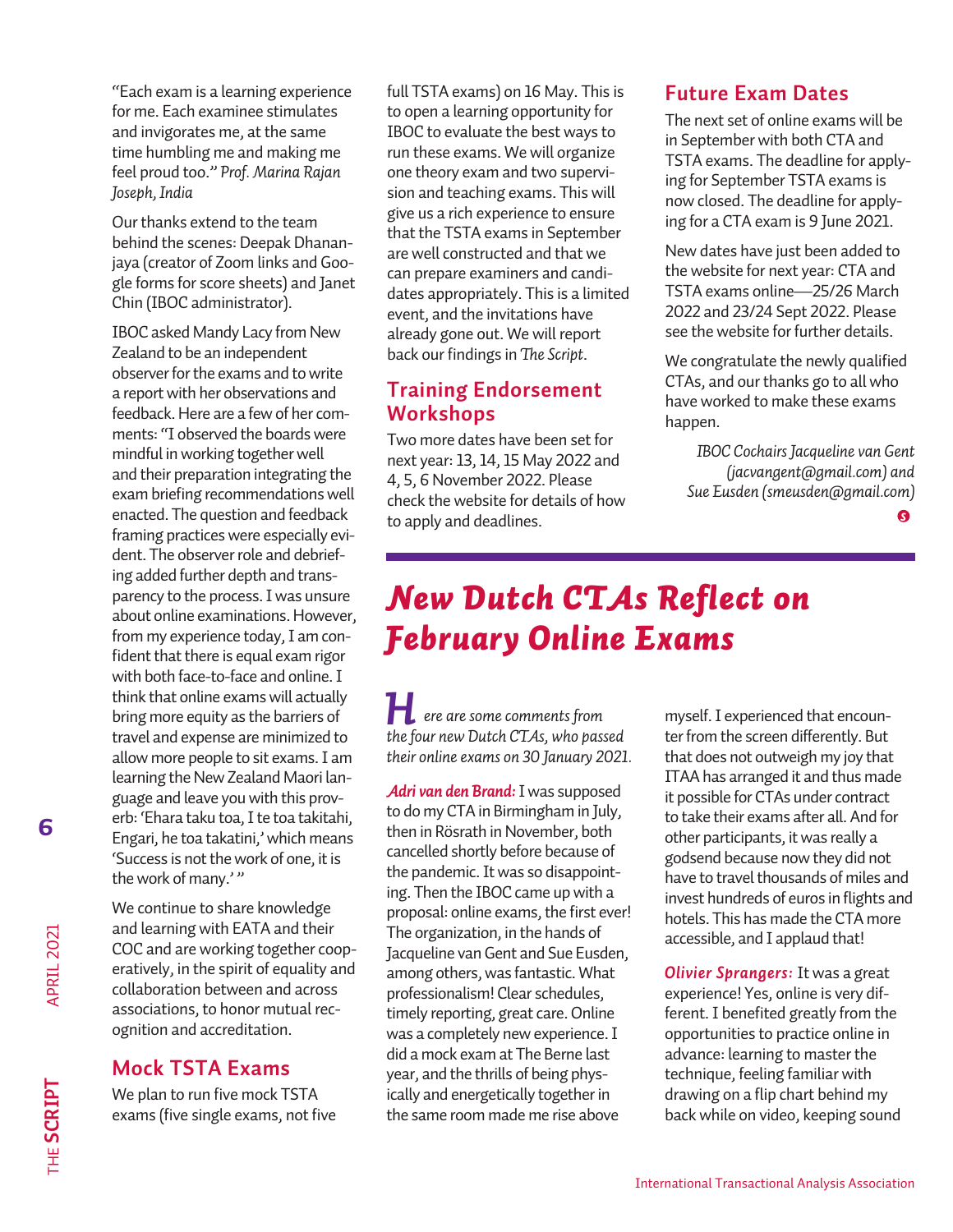

*Successful Dutch CTAs with their certificates*

quality good, video appearance (camera at forehead height so that you don't look condescending, light coming from behind your screen so that your face doesn't fall away in the dark), use scrolling on the screen share so that the English-language examiners know exactly where the Dutch-language fragment is. In the session itself, learning to deal with the different and slightly more distant contact and asking more often

and more clearly if something has come across. Clear, slow talking in the direction of the microphone. And last but not least, almost constantly having to bear the small sadness that the real contact is not there during and also afterward: no eye contact with palpable attention, no hug, no actual pat on the back. But the great joy that the exam

could go ahead and my learning process was not interrupted, that is the real benefit in this.

*Frouk Willering:* The online experience was fine. Partly due to the careful facilitation from Sue Eusden and Jacqueline van Gent, the online process went smoothly. As a candidate, I experienced it as a full-fledged exam. The advantage of online was that it was easy to prepare technically, and it could be done from my

familiar environment. The disadvantage was the lack of direct contact, especially around the exams.

*Miek Hehenkamp:* Sure, online is not like a physical meeting, especially in terms of the big hugs of the fellow candidates afterward. That was missed. Because it was my turn at 8 am, and at 5 pm we did our debriefing and had our celebration, I just did my weekly shopping in between. It felt like after giving birth and finding myself on the street for the first time: "I am a mother/CTA and so happy . . . and no one sees it but me!" That adrenaline, that bliss, online or offline. I don't think that feeling makes much difference. At 5.30 pm, with all the candidates and examiners, the vibe of all those professionals from all over the world (a benefit of taking exams via the ITAA) splashed out of my screen! Party time! *S*

### **TA PUBLICATIONS**

*We regret the delay in publishing this announcement due to the unprecedented events of 2020 and are happy to do so now.*

### *Steiner* TAJ *Articles in Portuguese*

Silvana Maria de Jesus reports that the Portuguese translation of Claude Steiner's *TAJ* articles was successfully finished in September 2019. *Educação Emocional: O Que o Amor Tem a Ver com Isso?* [Emotional Literacy: What's Love Got to Do With It?] was published as a special edition of *Revista Brasileira de Análise Transacional* (the Brazilian Journal of Transactional Analysis). [UNAT-Brasil](https://unat.org.br/portal/loja.php)



requested and was granted permission to translate and republish the articles.

*Silvana Maria de Jesus (left) and ITAA Latin American regional representative Michelle Thomé celebrate the publication of the new Portuguese collection of Claude Steiner's articles.*



*Students of the Universidade Federal de Uberlandia who were part of the translation team for the book (along with experienced UNAT members)*

**7**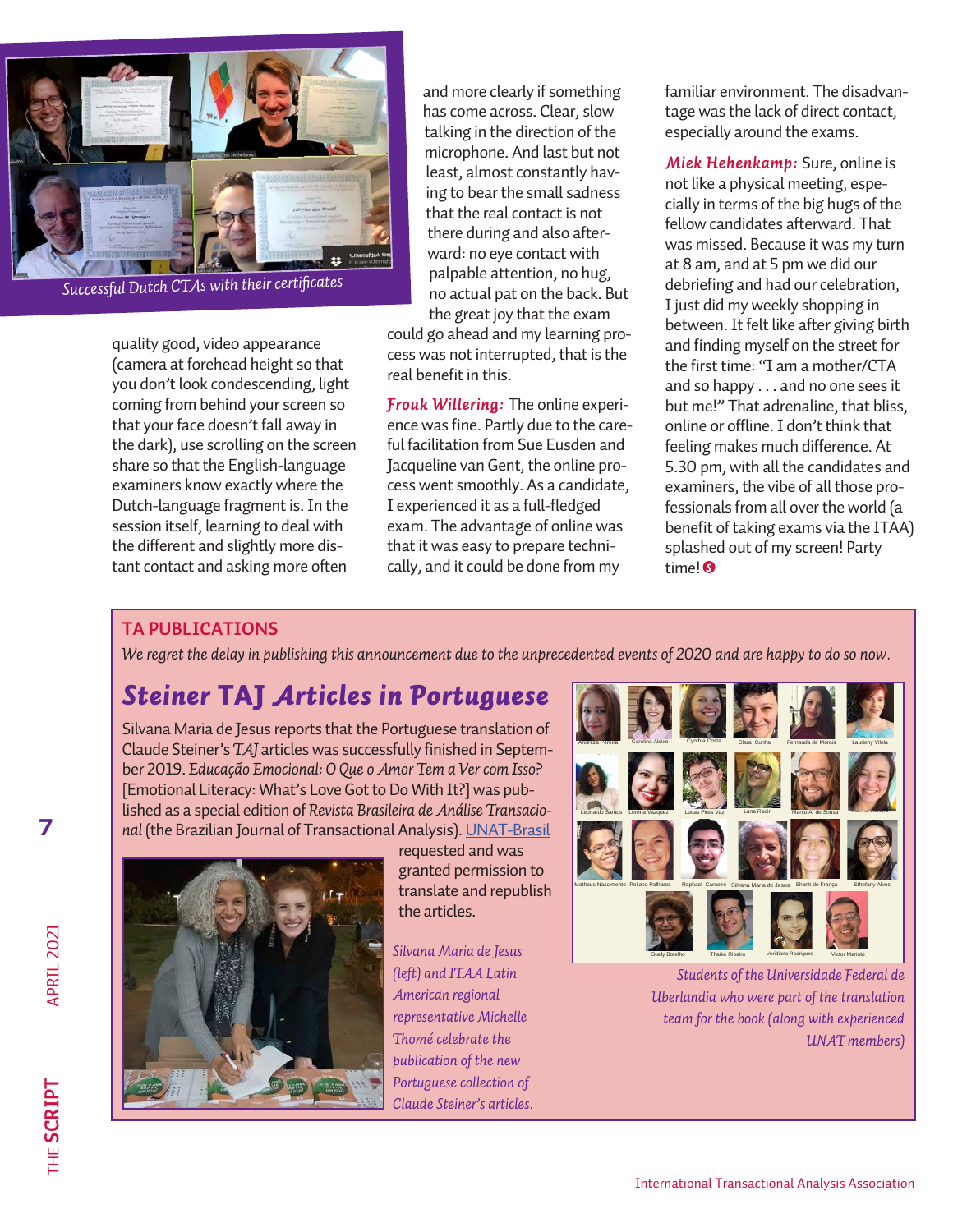# *The World Is Our Oyster: Opening Up TA Training for Everyone Everywhere?*

*by Anne de Graaf and Henk Tigchelaar*

t seems that, as a cheerful bonus of the COVID-19 pan-I t seems that, as a cheerful<br>bonus of the COVID-19 pan-<br>demic, TA training and supervision is becoming increasingly accessible and attainable for a great variety of people around our globe. For many of them, there was (and still is) hardly any TA training and supervision available near where they live and work. Moreover, for people who are less rich and fortunate (than us and others who have benefited thus far), TA training and supervision is unattainable because of the high costs involved. Time for change?

### **Travel and Accommodation**

In an earlier article (August 2020 *Script*), we calculated the  $CO<sub>2</sub>$  emissions of our journey toward TSTA status. The results were shocking and reason enough to thoroughly reconsider the many traveling within our TA community. Based on the calculations made for that article, we also found that we spent about two thirds of our total budget for TA training and certification on travel and accommodation costs and only one third on fees for training and costs for exams. Anne paid over

€25,000 and Henk paid almost €30,000 to airlines, hotel chains, restaurants, gasoline, parking spots, and more. It is clear that traveling by car/train/plane toward TA training and/or exam venues and staying in hotels and B&Bs makes it especially expensive to enjoy TA training and/ or to obtain TA certification.

### **An Ethical Question**

It is often said that TA combines a highly accessible theory with a highly practical approach (Cornell et al., 2016, p. vii). Isn't it strange that becoming proficient in the same accessible theory is not available to everyone everywhere? If a central ethical question for us as TA professionals is how we make a valuable contribution to the growth and development of our clients (p. 238), we should reflect on the challenge of how the global TA community is taking care that anyone who wants to develop as a TA professional is given the opportunity to do so without facing major obstacles. It is not difficult to recognize that until now, only a happy few could afford to take part in TA training and exams. So, in addition to the negative ecological

aspect of environmentally harmful travel, the high travel and accommodation costs are extra motivation to offer both the exams and all forms of training as affordably as possible. The internet offers many possibilities and may significantly increase the opportunity to participate in TA training and/or initiate a CTA or TSTA journey.

### **Online**

Currently, the COVID-19 pandemic has motivated initiatives for online exams, supervision, and training by both ITAA and EATA. More individual TA trainers and private training institutes offer online TA training. The experiences with these options are (although there is still much to be improved) generally positive (see exam reports in the March and April 2021 *Script*s). Anne currently works with a TA Foundation Year training group in which students participate from all over the globe: Hong Kong, Turkey, Slovenia, Italy, France, and the UK. Most of the students in this online training cannot, for various reasons, attend TA training on site. ITAA/EATA have offered several webinars, after which many

APRIL 2021

**8**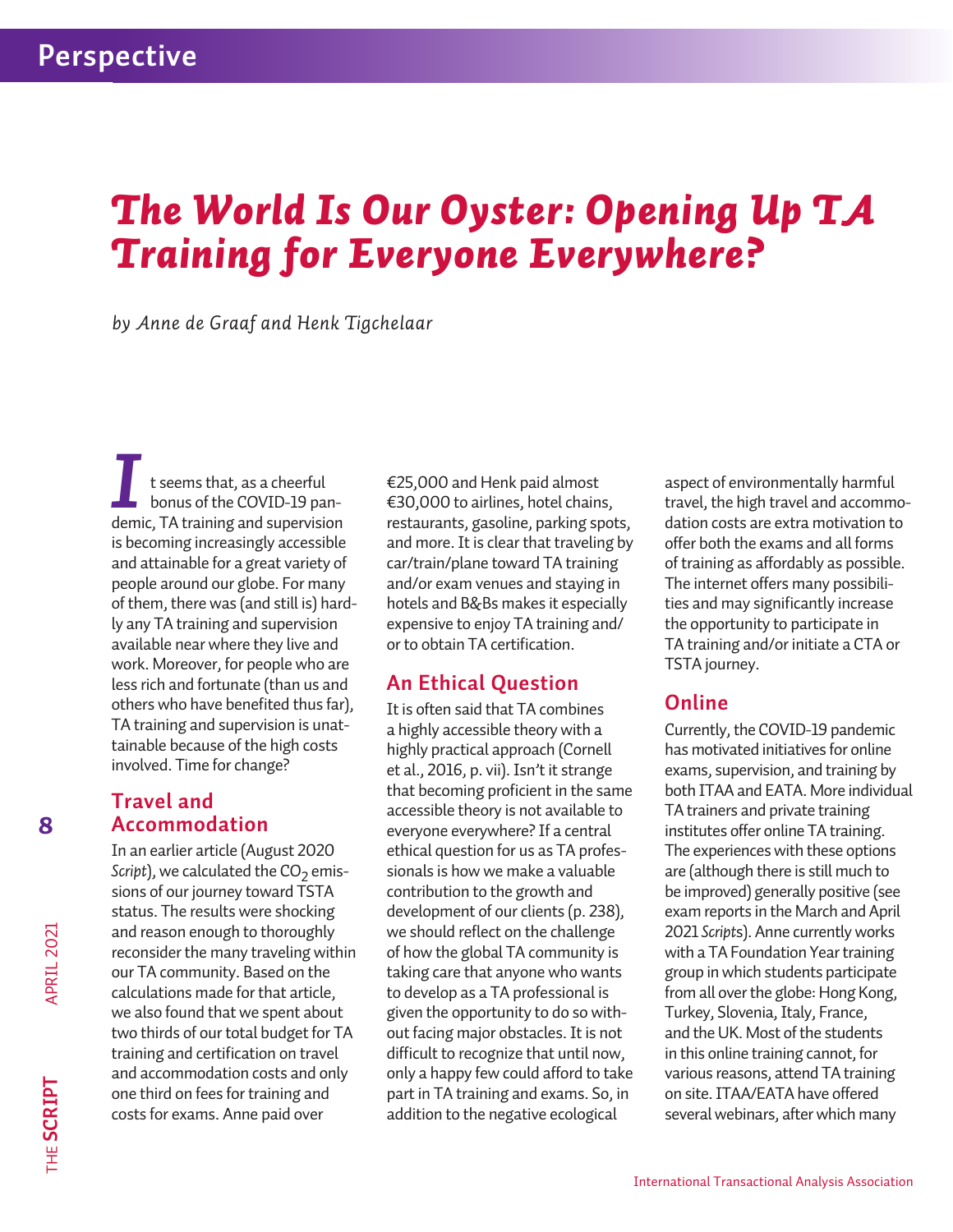participants reported that this was their first meeting with the international TA community. Henk meets his international peer supervision group on Zoom instead of traveling to the UK, which saves valuable time and high travel costs. Participants are happy with these online possibilities.

### **Online Emissions?**

Readers of our 2020 article pointed out that working online also exerts pressure on the environment. A study [\(https://bit.ly/3q5pjBt](https://bit.ly/3q5pjBt) from 6 February 2021) forecasts that if remote working and other physical distancing requirements continued through 2021, an additional 34.3 million tons in emissions of  $CO<sub>2</sub>$  and other greenhouse gases would be generated worldwide. So, digital is not all green and still causes pollution. We can, however, collectively reduce the internet's environmental footprint and promote sustainability. Of course, better than digital meetings are no meetings, fewer meetings, meetings that take less time, and so forth. Leaving the camera off during a web call can reduce the digital footprint by 96%. Streaming content in standard definition rather than in high definition can lead to an 86% reduction [\(https://bit.ly/3aJOnYA](https://bit.ly/3aJOnYA) from 9 February 2021). Let's make sure the meetings we engage in are all necessary and useful. Another study estimates that streaming represents no more than 5% of the total costs compared to the cost of traveling to work [\(https://bit.ly/3a1VA6S](https://bit.ly/3a1VA6S) from 6 February 2021). Mindful Zooming, cautious Skyping, vigilant Teaming, and conscious meeting are helpful

*Anne de Graaf can be reached at [anne@rondheel.nl](mailto:anne%40rondheel.nl?subject=) ; Henk Tigchelaar can be reached at [henk@focusconsult.nl](mailto:henk%40focusconsult.nl?subject=) .*

means to make TA training and examination accessible for more students from all around our globe than we ever envisioned.

### **The World Is Our Oyster**

Although a good deal of online activity is still motivated by the current pandemic, we expect much training to continue being offered online, even after the pandemic is over. We also call for TA training to be kept accessible to everyone who is interested in it anywhere in the world. Let's look with open minds

into all the possibilities for making TA training and certification accessible for all. This calls for an in-depth debate about how we can ensure in the near future that TA training and certification is accessible to everyone everywhere in this world … and of course that we do not further harm our planet. Remember, the world is our oyster.

#### **Reference**

Cornell, W. F., de Graaf, A., Newton, T., & Thunnissen, M. (Eds.). (2016). *Into TA: A comprehensive textbook on transactional analysis.* Karnac Books. *S*

### *USATAA Initiates Workshop Series With Richard Erskine and Vann Joines*

"Spring Forward!" is the theme of two new workshops that the USA TA Association (USATAA) is offering this month and next. Given the great response to the Social Justice TA 101 presented at the 2019 Raleigh ITAA/ USATAA Conference and now playing for free on [YouTube,](https://www.usataa.org/circles-of-interest/social-justice-circle/project-ta-101/) the USATAA Education Committee decided to offer 2-hour follow-up workshops to educate, sustain, and expand interest in transactional analysis.



### *Richard Erskine on "Interpersonal Attunement: Responding to Relational Needs"—17 April*

Richard will describe affective, rhythmic, and cognitive attunement essential in interpersonal communications and illustrate the eight relational needs that create a sense of well-being. The workshop will provide fundamental concepts and ways of transacting for psychotherapists, counselors, educators, consultants,

and anyone involved in interpersonal communications.

#### *Vann Joines on "Personality-Focused Treatment"—29 May*

Vann will present six personality adaptations and how they can be used as a guide to treatment. He will demonstrate how each adaptation has a particular thinking, feeling, and behavioral mode of contact with others, a target area in which they can experience growth and change, and a trap area where they are most vulnerable. This information will allow therapists, consultants,



and others to establish connection, rapport, and targeted interventions.

Seats are already filling up quickly for Richard's workshop. An interview with him and registration information for both workshops can be found at <https://usataa.org> . There is a recommended \$25 donation and registration is limited to 100.

APRIL 2021

**9**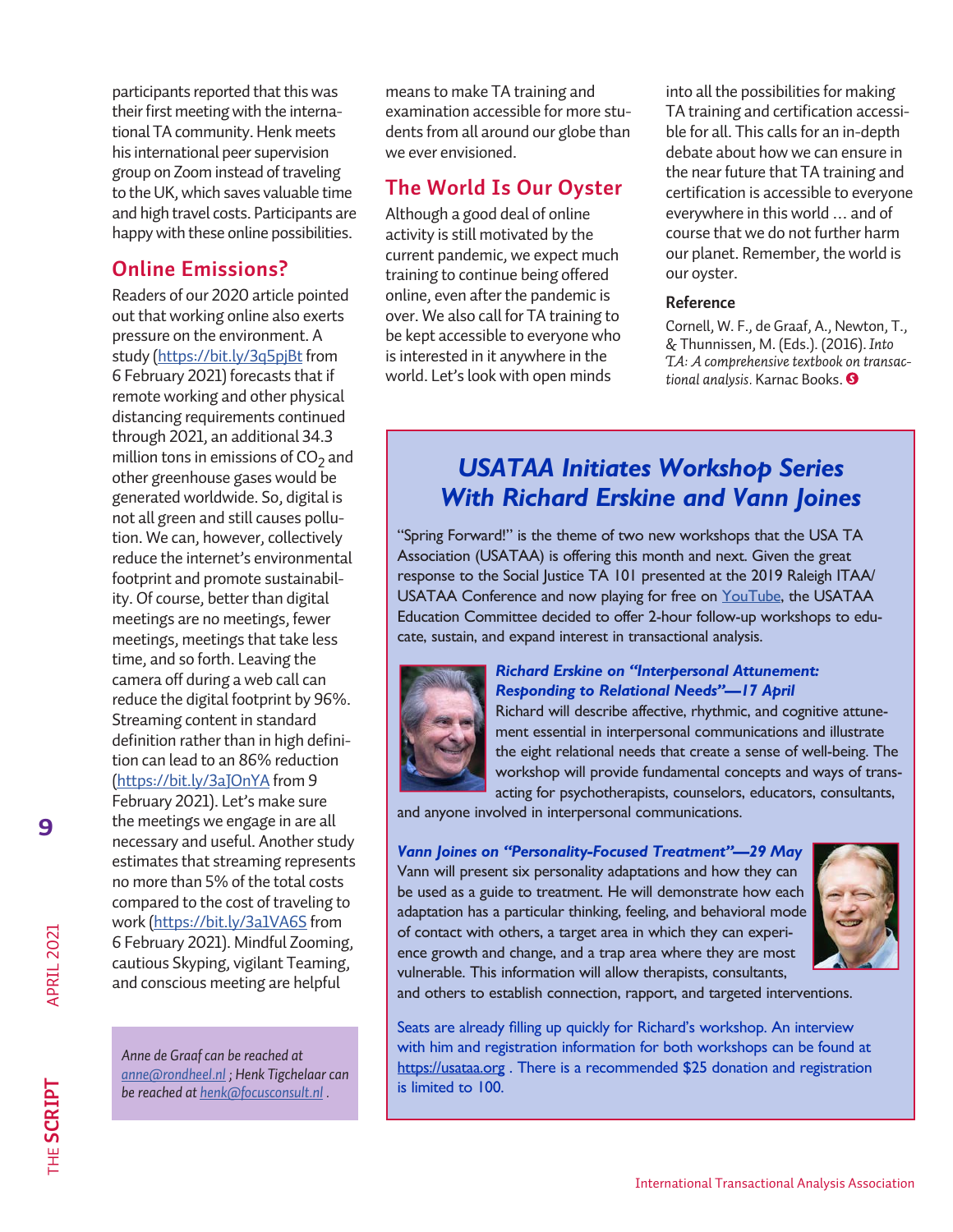# *What Kind of Worldwide Community Are We?*

### *by Steff Oates*

he fourth ITAA/EATA webinar was held on 12 **February at various times through-**<br>February at various times throughout the world and was joined by members from 15 countries. It was another fruitful gathering that demonstrated how much people appreciate the opportunity to meet in community and engage in dialogue. We again heard calls for this to be a monthly event, which the webinar team appreciated. Although this regularity is not possible because of our busy schedules, there will be two more this year: in June and November. Watch for email invitations and *Script* announcements.

The focus of this webinar was "Tribe or Community?" ITAA President Elana Leigh and EATA President Peter Rudolph opened the proceedings with moving introductions regarding their own experiences of being in a tribe or community.

Elana focused on how central our community has been during the pandemic and how active EATA and ITAA have been in working together to build a world TA identity. In doing this, it has been important to acknowledge differences—that EATA and ITAA are separate organizations that operate in different ways—and at the same time there is a strong shared history, philosophy, and set of principles and practices. Elana talked about how each of our individual relationships with power underpins the way we belong and behave in groups and communities.

She believes that the power dynamics inherited from our families and cultures are ever present and consciously and unconsciously inform our thoughts, feelings, and actions. She suggested that we owe it to ourselves and others to reflect on the power struggles and fractures within our communities and that through asking questions of ourselves and others, we will create a more cohesive international community in which we truly tolerate and live with difference. Among the questions she suggested we ask ourselves during the webinar were: How do I observe and feel myself belonging in a group? Where do I place myself in the group (center, middle, on the outskirts)? Who in the



*Group imago drawing by Suheyla Pinar Alper*

TA community do I include or gravitate toward and who do I exclude or feel repelled by?

Peter Rudolph then spoke to how the TA community may be seen as a tribe, which he sees as a social environment that offers relational structures, roles, identity—and the option to stay and act in the world. He spoke of his early life in a German post-World War II situation, living in a good bourgeois world, and of his role as a rebel with an invisible conviction of "I'm not OK, you are OK." Peter spoke of the division of good guys and bad guys and that being a good guy in post-war Germany meant overadaptation to the West-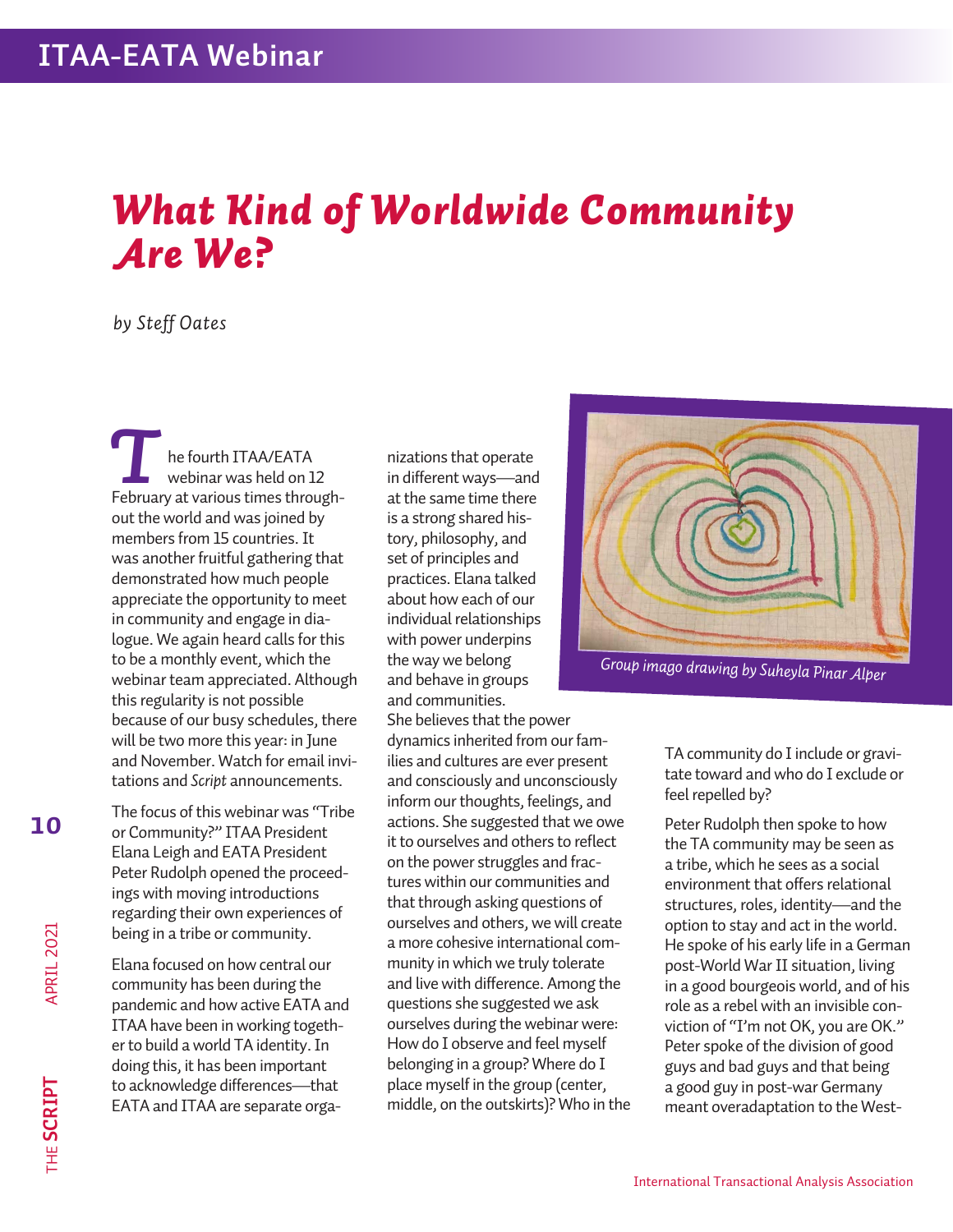

*Group imago drawing by Annelie Figul*

ern coalitions and that this was paralleled in his village. The good people were nice, funny, and cultured; the others were threatening, bad, and strictly different. It took Peter time to understand his role in carrying the "not OK" part for his family, which enabled them to live with split-off shame and fear of being not OK. For Peter, the student protests and the alternative movements in the 1970s and 1980s opened his understanding of the hidden shame and responsibility for history and unmasked the surface of a bigoted and frozen world. Peter decided to make "relevant and serious work in rebellious circumstances." He linked his history with his familiarity in the "TA tribe," his growing realization of a strange, interesting, attractive world outside and people who are interested in listening without judgment. He talked movingly about his experience of becoming involved in EATA and hearing other delegates speak about their experience of TA in their countries. Peter ended by saying, "To stay oneself, accept my own identity, and realize and encounter the other one in their being as an-other one without having to 'other' him or her is a process that we all have to do."

Participants were then invited into breakout rooms to consider these

questions: In terms of the TA community, in which part of the community do you feel hot and in which part do you feel cold? What meaning do you make of this? People were then asked to speak to the whole group or put something in the chat. I will summarize my experience of the webinar here by quoting directly from my notes and the chat.

It was clear that some people took issue with the word "tribe" as a racially sensitive word and preferred other ways of describing our community. One person said, "A tribe is a place where everyone knows everyone intimately; it is smaller and more closed than community." It was clear from the chat that some people feel more at ease internationally than with their own nations. One breakout room discussed Eric Berne's idea of belonging, which involves eligibility, adjustment, and acceptance. I was impressed by the range of ages and the variety in stages of the journey of people in this webinar. For example, former ITAA President John Heath spoke of his appreciation for the webinar team for bringing together EATA and ITAA in these joint ventures, which he sees as necessary and a great move toward the healing of past rifts.

For the second breakout experience, participants were asked the question: Following on from your understanding of the first question, what are your personal challenges? People were invited to draw their experience, and we print two of these with this article.

Other participants' comments:

"Our belonging to the community does not necessarily require that we make up a tribe. To me, like to others, 'tribe' evokes exclusion of others."

"Being relatively new to the TA world, I have been impressed by how much of a community there is in comparison with other modalities. It excites me—I can't wait to dive in and belong in it. I am excited by the international aspects of this community and the richness this offers."

"As someone from a multicultural and faith background, I wish my experience of belonging and connectivity was a simple one to express."

"We could see our TA communities representing differences in nations. The challenge is that if we can stay connected even in difference and grow together, so can the world."

There was breakout room discussion regarding the model of spiral dynamics, which describes the development of social organizations in relation to the degree of consciousness: A tribe is at stage 2, a community is at stage 6 (out of 8).

*S* with difference. In my experience, this webinar was a community in process doing the very thing that Elana and Peter had invited at the beginning. We were asking challenging questions of ourselves and others in order to create an international community that, as Elana stated, truly tolerates and lives

*Steff Oates is ITAA Vice President Research & Innovation and can be reached at [lcfan@me.com](mailto:lcfan%40me.com?subject=) .*

### **ITAA and IBOC Have New Contact Info**

1+510-488-9950

1901 Olympic Blvd., Suite 200, Walnut Creek, CA 94596, USA.

> **All ITAA communications:**  [info@itaaworld.org](mailto:info%40itaaworld.org?subject=)

**All IBOC communications:** [iboc@itaaworld.org](mailto:iboc%40itaaworld.org?subject=)

**11**